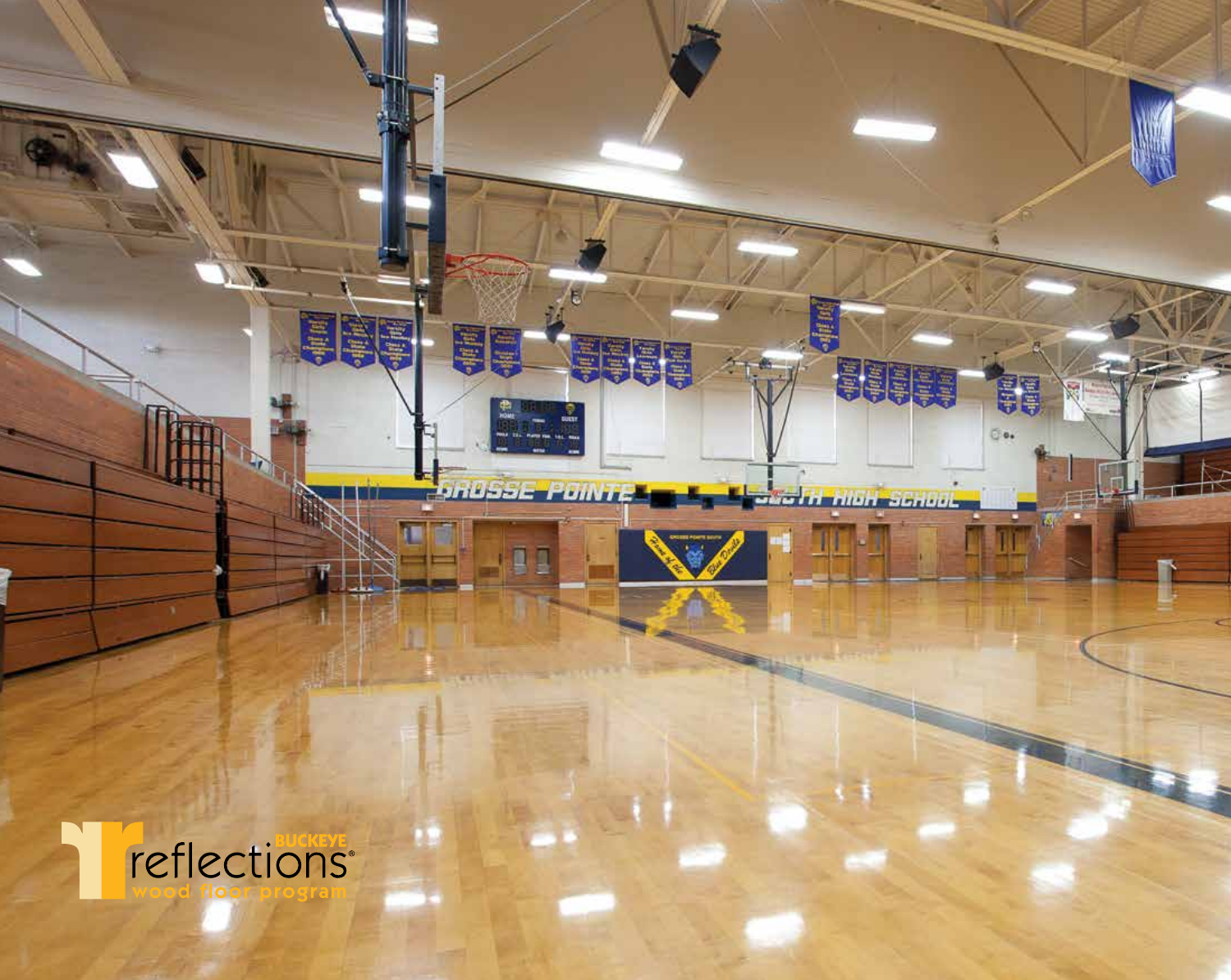# Are You Getting the Most Out of Your Wood Sports Floor Program?

Get brilliant shine, excellent durability, and extend the life of your wood floors with our Buckeye Reflections Wood Floor Program. It's easy to follow, cost effective, and will provide years of beauty, performance, safety, and durability.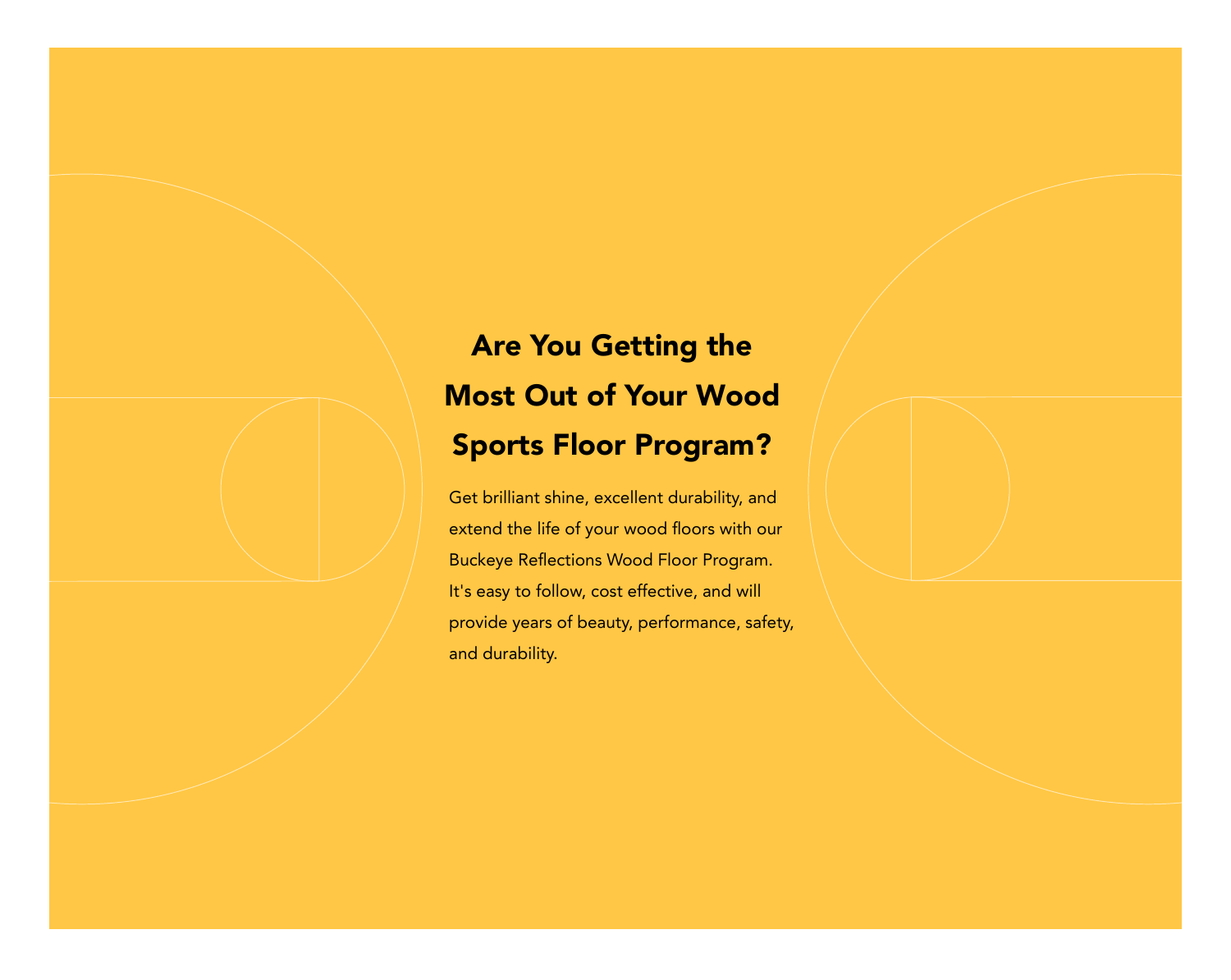even drama productions.<sup>1</sup><br>
<sup>1</sup>Greenawalt, Liz. A Game Plan For Maintaining Gym Floors. (June 1, Of all the rooms in a school, the room with the most wear and tear is typically the gym. Once a place for kids and teens to play basketball for a couple of hours a day, the gym has essentially transformed into a multi-purpose room, playing host to all types of sports, pep rallies and even drama productions.<sup>1</sup>

**"**

2007). Retrieved from http://bit.ly/2cNkB91



**"**



To preserve the beauty and life of your maple floor, the MFMA recommends that recreational surfaces receive periodic refinishings. Facility use, abuse and maintenance will determine the appropriate refinishing schedule. Most gymnasium floors should be annually recoated.<sup>2</sup>

<sup>2</sup>MFMA Industry Recommendations - Sanding, Sealing, Court Lining, Finishing & Resurfacing of Maple Gym Floors. (March 2008). Retrieved from http://bit.ly/2cjRpm2 S<br>Court Lining<br>08). Retrieve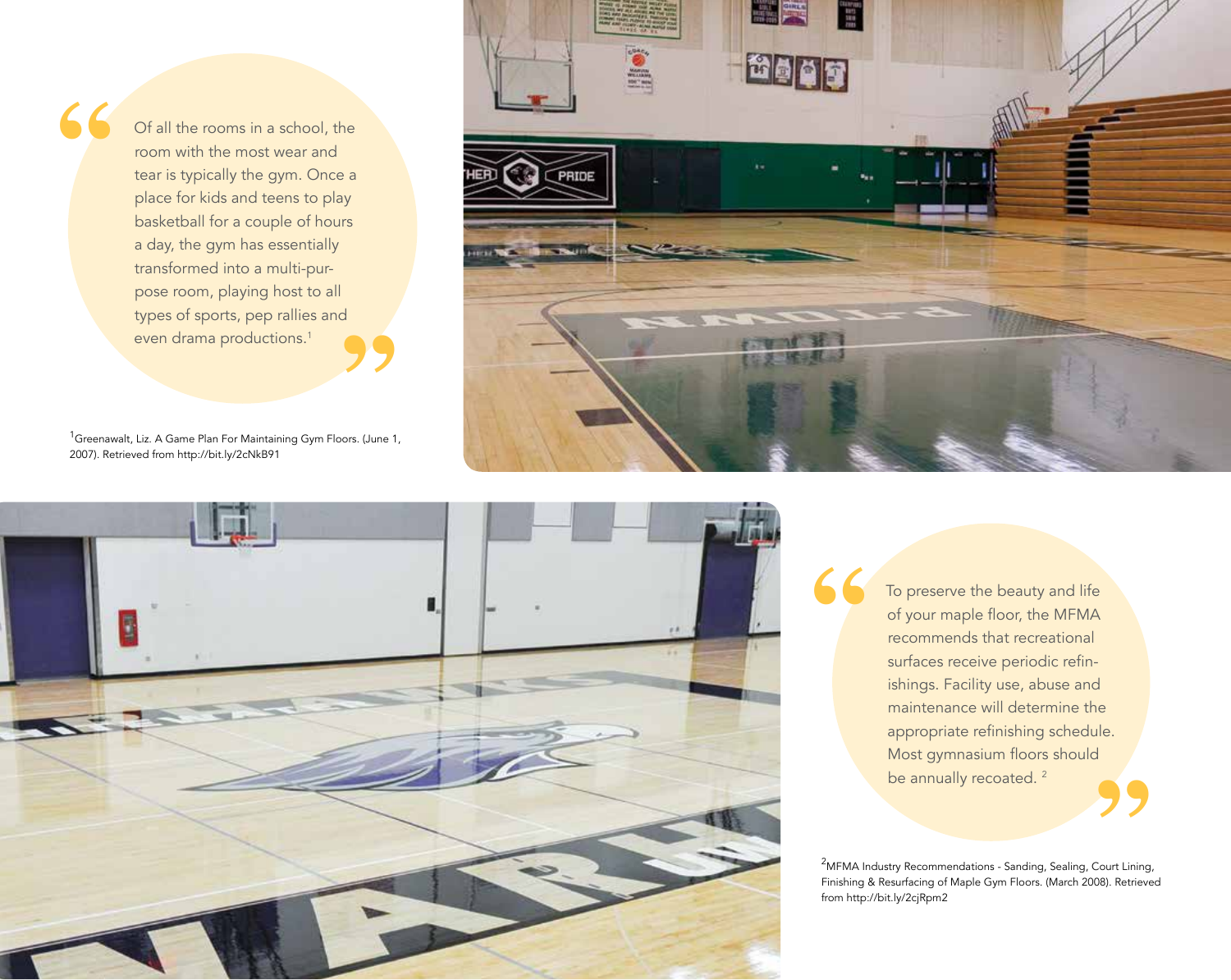# What Makes Our Wood Floor Program Different?

The Reflections Wood Floor Program is built around meeting and exceeding tough environmental regulations, and manufacturing products that are easier and safer for employees to use, while also meeting the stringent expectations of Facility Administrators.



Buckeye's standardized training programs can be tailored to your facility's specific needs

### Urethane Wood Floor Coatings

Reflections wood floor coatings meet strict VOC regulations\* and are single component, 100% urethane products. This significantly improves indoor air quality, worker and visitor health safety, and reduces mixing mistakes and overall costs. We are proud to manufacture 100% urethane products that offer the best combination of appearance, application, durability, safety, VOC compliancy, and cost on the market.

*\*VOC regulations vary from state to state.*

### No Hazardous Crosslinkers

One of the unique health safety features of Reflections wood floor coatings is that they do not require crosslinkers, which contain polyfunctional aziridene. This raw material is used by other manufacturers to crosslink their products for durability. What most facilitators don't realize is the significant health impact this material has on workers and visitors when it is released into the air. This includes respiratory and nervous system health implications, and more. In fact, many manufacturers that use polyfunctional aziridene warn consumers that it should be treated as a potential carcinogen.

#### Hands-On and Web-Based Training

When you work with Buckeye's full line of wood floor care products, you receive handson, personalized training from a Reflections representative, and access to Reflections webbased and DVD training approved by the MFMA (Maple Flooring Manufacturers Association). This allows facilities the opportunity to realize significant cost savings by completing wood floor recoating in-house.

"Facilities can extend the life of a floor just by applying a yearly maintenance finish and recoat, which can range from \$2,500–\$4,500. Putting off this annual maintenance can decrease the lifespan of the refinishing and replacement floor by as much as 30 percent." 3

> $^3$ Posey, Dave. Extend the Life of Hardwood Floors. (April 26, 2016). Retrieved from http://bit.ly/2d8ePRr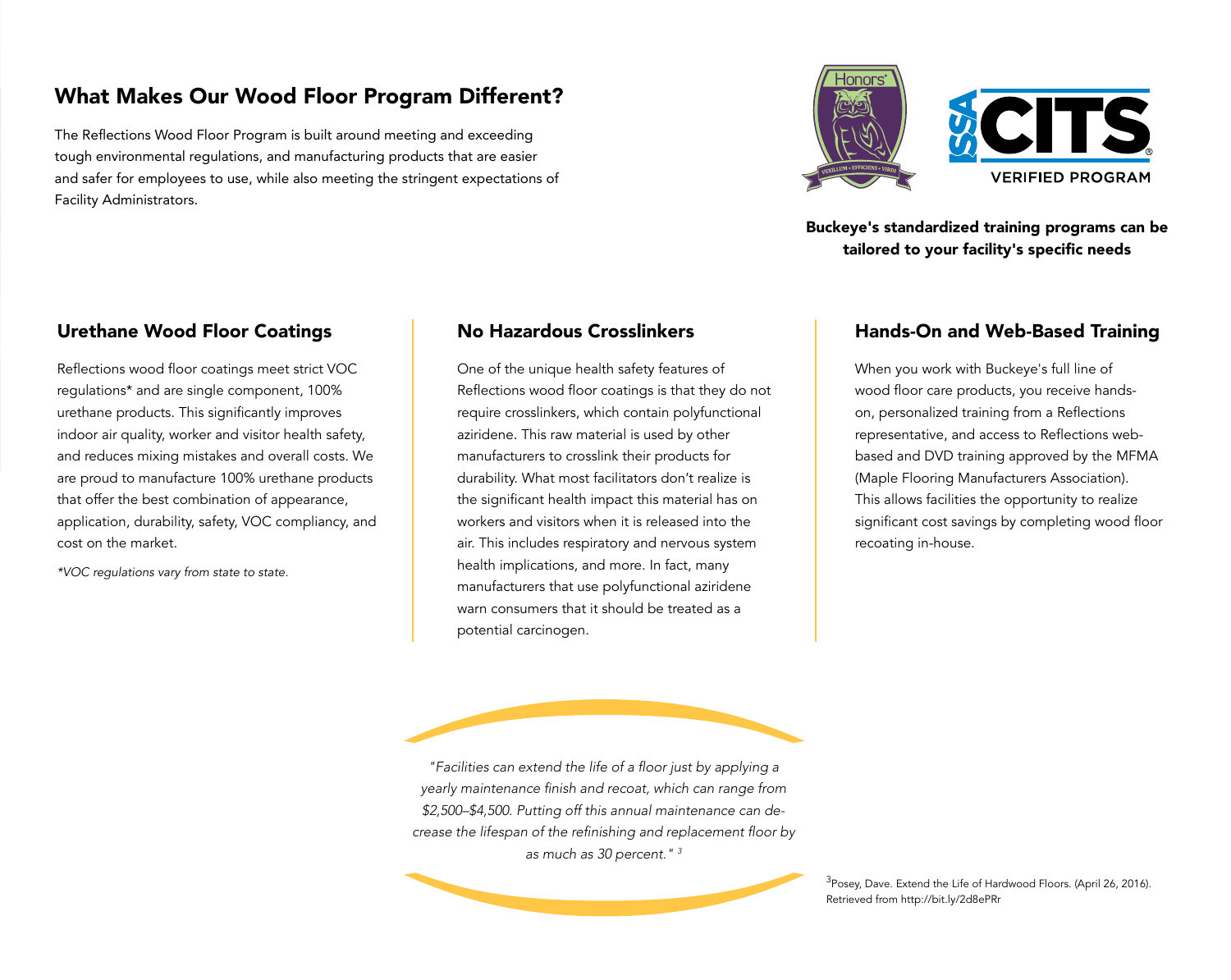# Choosing a Wood Floor Prep Procedure

We provide training for your staff on a variety of wood floor preparation methods. Every wood floor is different, and your Buckeye sales representative can help you determine which prep method is best for your floor.

#### DRY SCREENING PREP METHOD

#### *Recommended for:*

New wood floors, and for the first few recoats.

Oil-based wood floor coatings are recommended for the first few recoats.

#### *Procedures:*

Use swing machines with 120 grit sanding screens. Flip sanding screens every 200 sq ft. Replace sanding screens every 400 sq ft. Vacuum up dust.

Tack Floor using Screen Clean (for newer floors use Coliseum Odorless Mineral Spirits) until no dust remains. Allow floor to dry completely before coating.

#### *Advantages:*

Best abrasion for adhesion.

Available equipment.

Lighter, brighter floors.

Only choice for new floors.

Only choice when applying oil-based coatings the same day as floor prep.

#### *Considerations:*

\*Significant dust cleanup.

Most labor intensive.

Swirl marks may be seen under coating.

A pre-clean with an auto-scrubber filled with Buckeye Blue, Tenacity or Buckeye Eco E11 All-Purpose Cleaners (diluted per label instructions) may be required for dirty floors.

Do not auto-scrub new wood floors that have been coated less than 3 times in their past.

Do not use an auto-scrubber and coat with oil-based coatings on the same day.

#### WET SCREENING PREP METHOD

#### *Recommended for:*

Older wood floors with several coats of urethane.

#### *Procedures:*

Similar to Dry Screening Prep Method.

Use swing machines with 120 grit sanding screens.

Flip sanding screens every 200 sq ft.

Replace sanding screens 400 every sq ft.

Use Screen Clean® Ready-To-Use Floor Prep Cleaner to eliminate dust.

Pick up the Screen Clean slurry with an auto-scrubber equipped with a red, blue or SPP Pad and filled with plain water. Do not allow slurry to dry on the floor.

Tack the floor with Screen Clean and allow to dry before coating.

#### *Advantages:*

No dust. Available equipment. Good abrasion for adhesion.

#### *Considerations:*

More equipment. Increased humidity. Must wait overnight to apply oil-based wood floor coatings. Swirl marks may be seen under coating.

#### AUTO-SCRUB PREP METHOD

#### *Recommended for:*

Older wood floors with several coats of urethane.

#### *Procedures:*

To get started, answer the following questions:

What type and brand of coating is currently on your floor?

What is the age of your floor?

How was your floor prepared last time?

Do you contract out and, if so, why?

Scrub floor with an approved maroon pad equipped auto-scrubber using Buckeye Blue, Tenacity or E11 All-Purpose Cleaners per label instructions.

#### *Advantages:*

Quickest. Easy. Available equipment. Requires very little training.

#### *Considerations:*

Once you auto-scrub prep, there is no returning to screening until the floor is completely sanded. Decreased abrasion (not a concern when Gym Bond is used).

Decreased deep cleaning.

\*If the floor is prepared using a dry screen method, all dust and used screens/ pads must be soaked in water prior to disposal to prevent a fire hazard.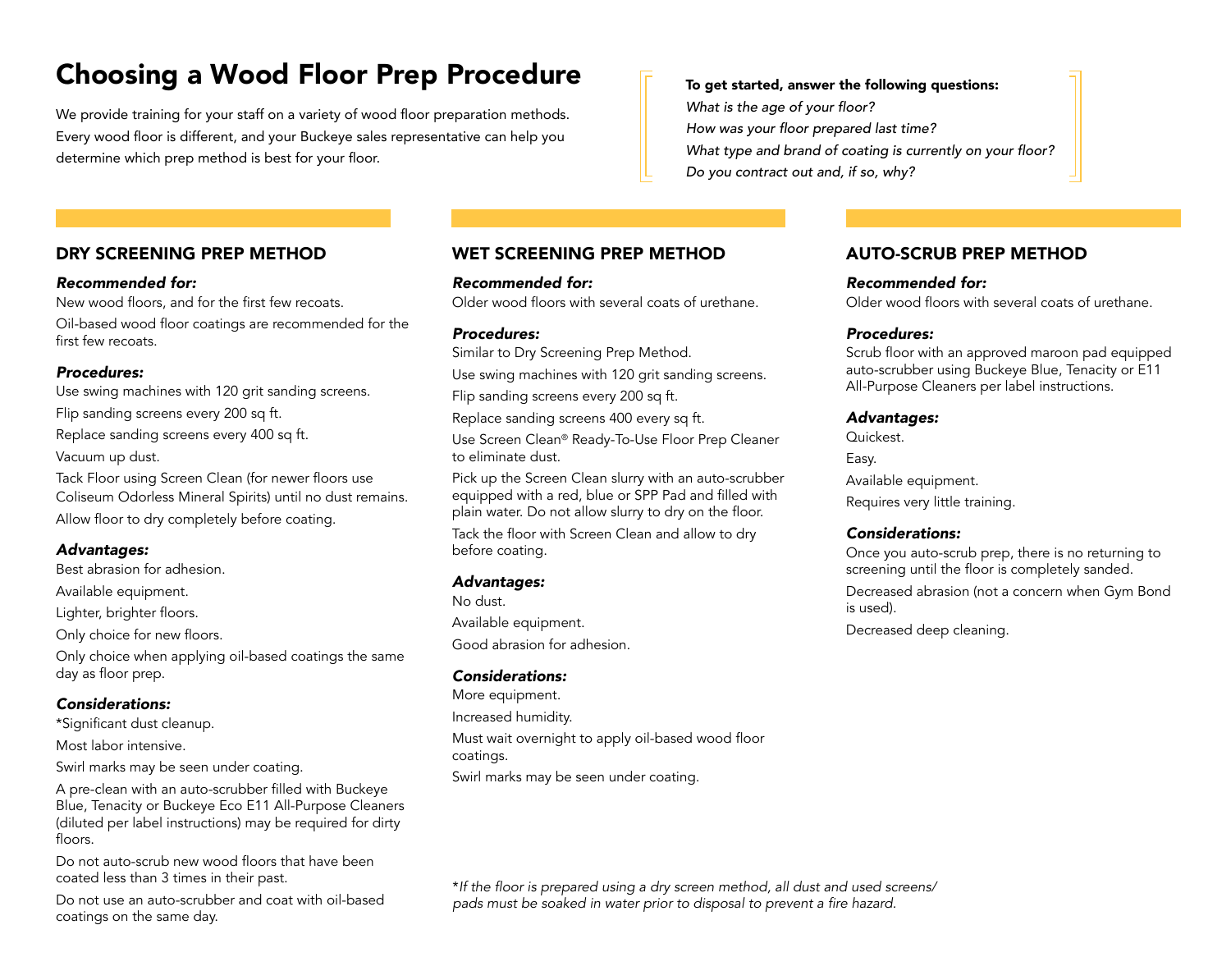# Recoat Your Wood Floors In-House With Gym Bond®

Gym Bond Water-Based Urethane Bonding Agent takes wood floor coating to a new level, greatly improving the adhesion of new urethane coatings to existing wood floor coatings. It will give you confidence, peace of mind, and save you money.

Simply prepare your wood floors by screening or scrubbing with auto-scrubbers. Then Rinse, Tack, Bond, and Coat. No matter your skill level, Gym Bond is easy-to-use and can be used with all prep procedures.



**"** As an in-house cleaning manager I consistently review and weigh the services that we contract with the services we perform in-house. We look for a service that can be brought in-house, performed with equal or improved quality and at lower cost. We did that with gym floor refinishing.<sup>4</sup>

4 Harris, Kevin S. Surviving A Reduction Environment. (July 1, 2013). Retrieved from http://bit.ly/2cQLcyz

Application is easy using microfiber flat mops and a pour can at 1,800-2,000 square feet per gallon. Allow Gym Bond to dry for 2-3 hours (high humidity, temperatures or lack of air circulation will increase this dry time) before applying Arena 300 Water Based Wood Floor Coating. Allow Gym Bond to dry overnight before coating with Coliseum Oil-Based Wood Floor Coatings. Allow coatings ample time to dry and cure, and then your wood floor will be back in commission.

**"**



Find out how much you can *save with the*  Reflections Wood Floor Program using the Reflections Cost Calculator. Contact your local Buckeye Representative for more **COAT** contract contract contract contract contract contract contract contract contract contract contract contract contract contract contract contract contract contract contract contract contract contract contract contract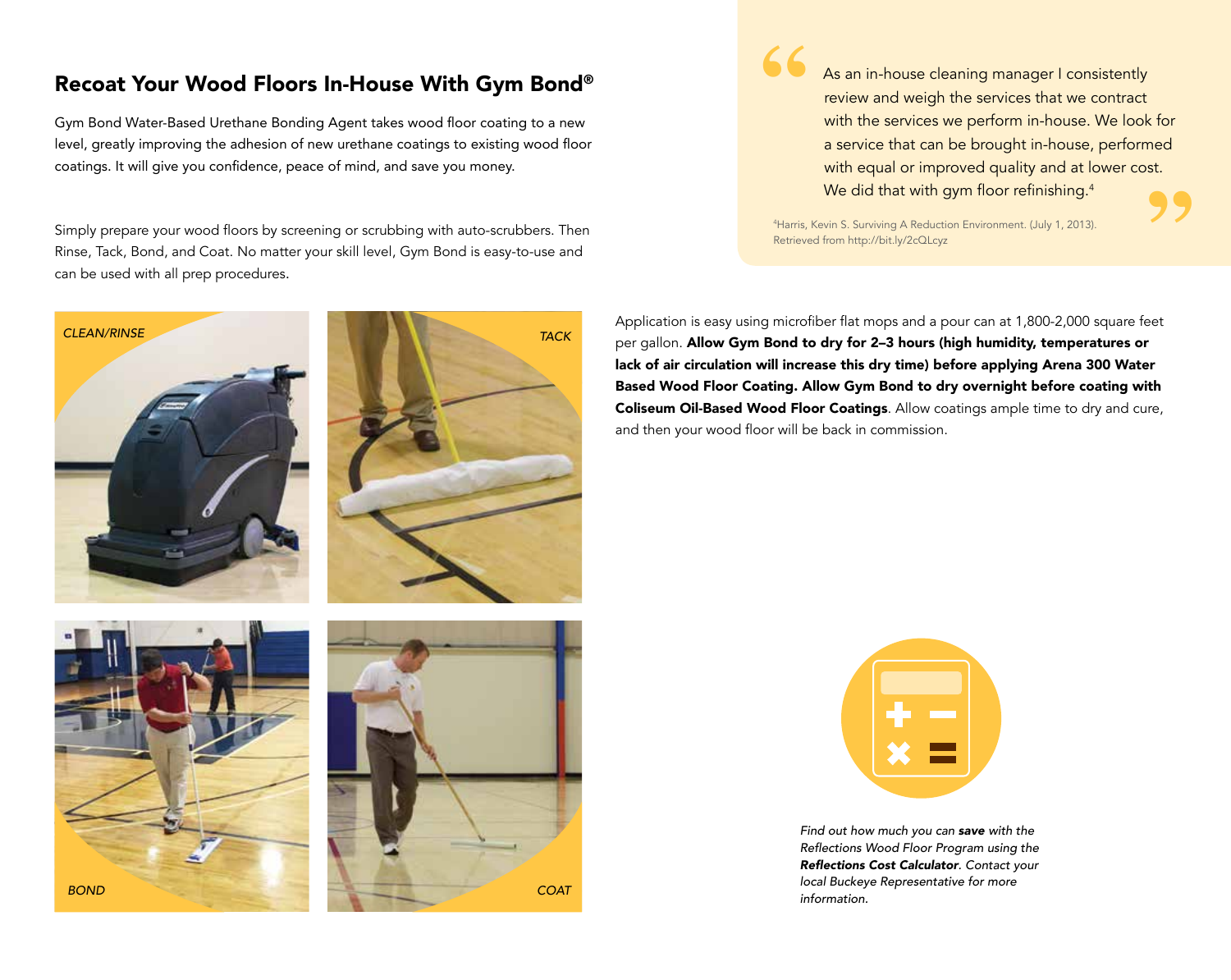# Oil-Based or Water-Based Wood Floor Coatings?

At the beginning of a floor's life — in the years following installation — it is important to keep water from touching the wood. In those first few years, use solvent-based oil modified urethanes because it is more flexible. Wood floors are living, breathing things that move, expand, contract, stretch and swell, so when you have a new installation, you want a product that is a little softer, so that it will move with that floor a little better. Generally, facilities should have a program that features an oil-modified urethane for at least two or three years to make sure the product fills into grooves and moves with the floor.<sup>5</sup> **" 99**<br>Bym Floors.

<sup>5</sup>Greenawalt, Liz. A Game Plan For Maintaining Gym Floors. (June 1, 2007). Retrieved from http://bit.ly/2d8eEFL

# Arena® Water-Based Wood Floor Coatings

100% urethane, water-based OMU (oil-modified urethane) wood floor coatings Lowest VOCs allow for wood floors to be recoated during normal business hours No hazardous additives, catalysts or crosslinkers Mild scents High gloss Exceptional durability Scratch and scuff resistant Burnishable to bring back squeak and luster Apply using a light-weight T-Bar applicator 4 to 18 hour recoat window (after coating is tack-free which is 2 hours under normal conditions)

Light sports play in 48 hours after last coat is applied

Fully cured in 1 week after last coat is applied

### Coliseum® Oil-Based Wood Floor Coatings

OMU (oil-modified urethane) wood floor coatings Multiple options depending on EPA VOC laws Easy to apply – better viscosity than competitive coatings Superior gloss Exceptional durability Scratch and scuff resistant Meets VOC compliancy in every state Cost effective for the most sensitive budgets Apply using a heavy-weight T-Bar applicator 16 to 24 hour recoat window (after coating is tack-free which is 8 hours under normal conditions) Light sports play in 5 to 7 days after last coat is applied Fully cured in 2 weeks after last coat is applied

## Screen Clean® Ready-To-Use Floor Prep Cleaner and Tacking Solution

Ready-to-use wood floor prep cleaner for sealed wood floors Ideal for tacking floors prior to bonding or coating Removes dirt and soils during wet screening Dries streak-free No alcohol, ammonia or butyl



coliseum<sup>-35</sup> arena 300 酣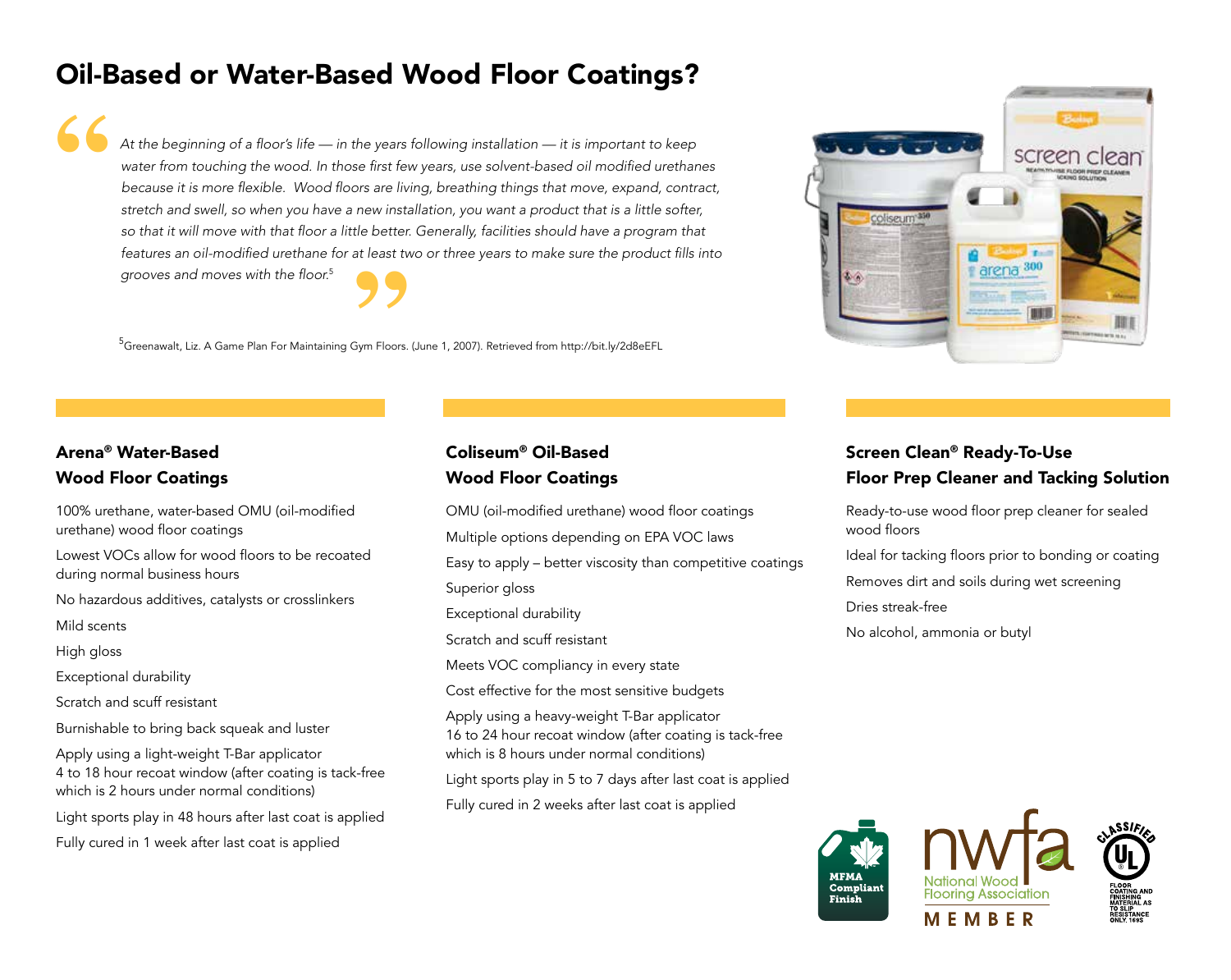# **Maintenance**

The Buckeye Reflections Wood Floor Program is complete with all the tools and training needed to keep your wood floor clean following the steps outlined in our Reflections Maintenance Wall Charts including Daily, Weekly and As-Needed procedures. These wall charts are ideal to post in janitorial closets where wood floor maintenance equipment and supplies are stored.





Have new or part-time employees? Our Reflections Maintenance training video is a valuable tool for all employees. This video covers everything from vacuuming mats to burnishing wood floors. It is a must-view for any facility wanting to get the most out of their wood floor.

While a properly installed and finished floor can withstand high levels of foot traffic and action, proper care and maintenance is a critical component in getting the most life out of a hardwood floor.<sup>6</sup> **" "**

<sup>6</sup>Posey, Dave. Extend the Life of Hardwood Floors. (April 16, 2016). Retrieved from http://bit.ly/2d8ePRr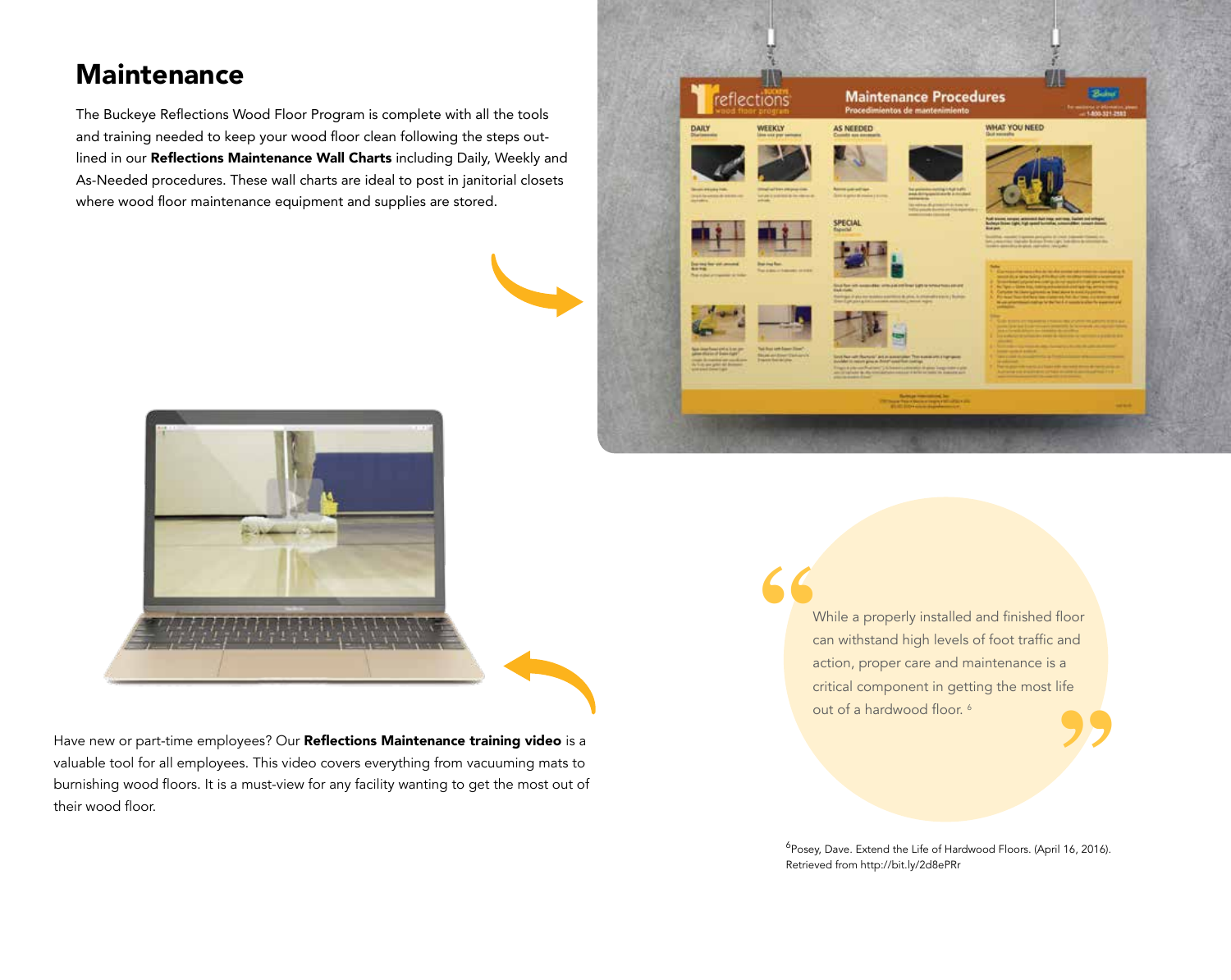# Seeing is Believing

Schedule a Buckeye Reflections product demonstration or host a wood floor seminar at your facility. We're confident you'll be impressed with the results.

- *1.* Contact your local Buckeye representative to set the date and time.
- *2.* See a product demonstration or host a seminar and receive hands-on training with the products, procedures and equipment needed for your wood floor.
- *3.* Meet with your Buckeye representative to discuss results and feedback.

Whether starting from scratch or working with what you have, the case of wooden gym floors is clear. An ounce of prevention is worth a pound of cure.*<sup>7</sup>* **"**

 $^{7}$ Summerstone, Lauren. A Game Plan For Cleaning Gym Floors. (February 1, 2001). Retrieved from http://bit.ly/2cNn1UK **99**<br> **Eloors.** 

# Maintenance Products



## Floortonic® Burnishing Liquid One-Step Cleaner and Gloss Restorer

Burnishing liquid for use with Arena water-based coatings

Restores traction and squeak

Cleans and restores gloss

Dilutable and easy-to-use with auto-scrubbers

Cost effective

Works with all wood floor coatings for overall versatility with all burnishing programs



# Eco® Floor Cleaner Fragrance-Free (E32, S32) Eco Floor Cleaner (E33)

Super concentrated Low foaming UL listed for slip resistance Lowest end-use cost solution for floor cleaning Will not damage floor finish